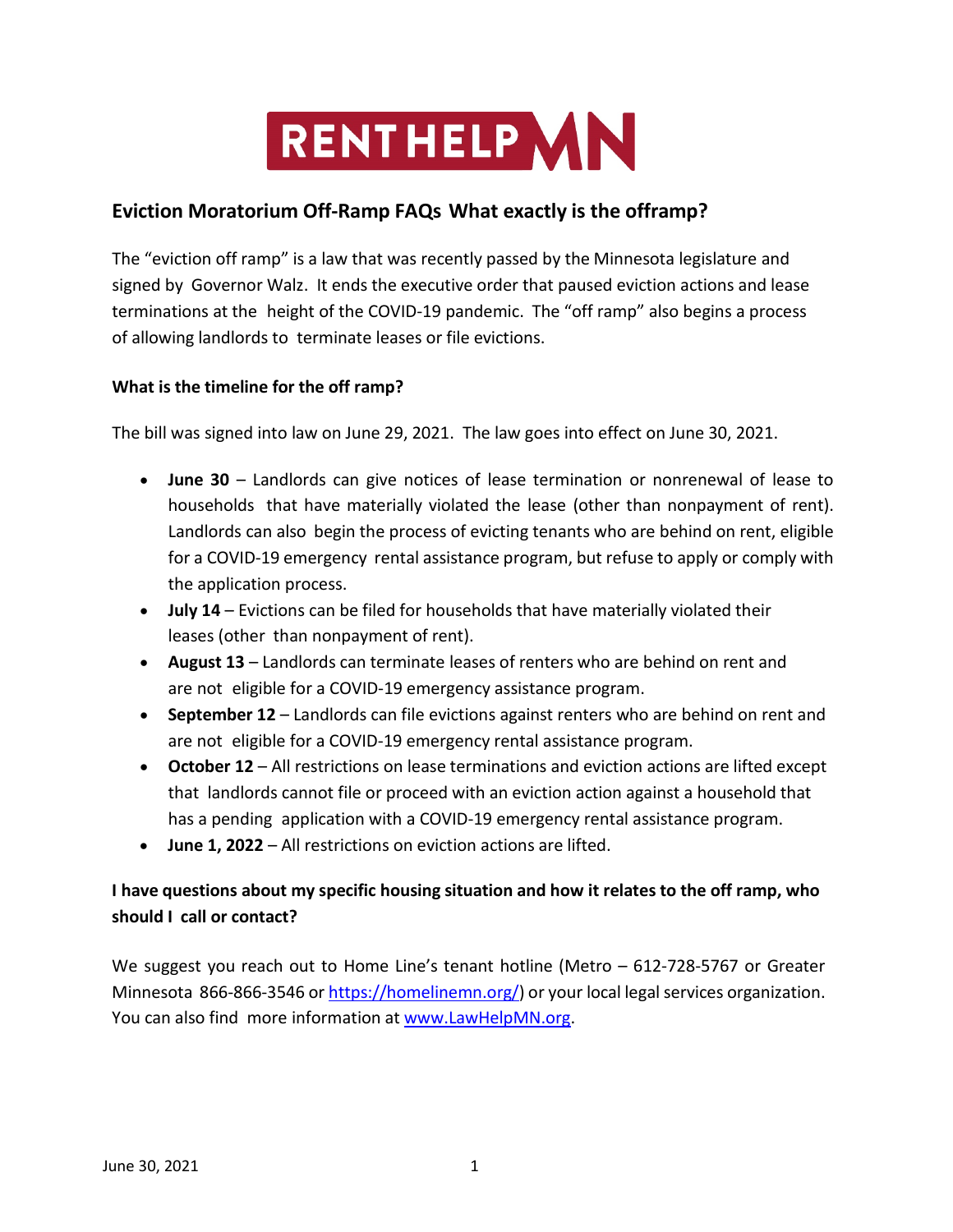# **I have questions about eligibility for COVID-19 emergency rental assistance, who should I call or contact?**

If you have questions regarding eligibility for emergency rental assistance, you should call 211 or go to RentHelpMN.org.

### **What is the difference between a lease termination and an eviction?**

A lease termination is a notice that is given to households by the landlord to inform them that their tenancy will be ending. It does not appear on tenant screening reports. An eviction action is a legal action in court to require the tenants to give up possession of the property. This type of action does appear on a tenant screening report and in court file records.

### **What does it mean to be eligible for a COVID-19 emergency rental assistance program?**

The off-ramp protections for households with "pending applications" apply to applications for federally funded COVID-19 emergency rental assistance programs. To be eligible for a COVID-19 emergency rental assistance program, federal requirements state a household must:

- Be a renter in Minnesota
- Have a household income under 80% of the area median income
- Have a member of the household that can demonstrate the COVID-19 pandemic has negatively impacted their ability to pay rent
- Be at risk for housing instability or homelessness

### **How do I know if I qualify for assistance from a COVID-19 emergency rental assistance program?**

If you meet the eligibility requirements, you may qualify for assistance. You should visit [www.RentHelpMN.org](http://www.renthelpmn.org/) or call 211 to see if you qualify.

#### **Is the landlord required to give me notice before they file an eviction?**

Starting June 30, 2021, through October 12, 2021, a landlord must provide a written notice at least 15 days before filing an eviction action for nonpayment of rent. That notice should state that the household may be subject to an eviction action, list the amount owed, and provide contact information for RentHelpMN.org and 211.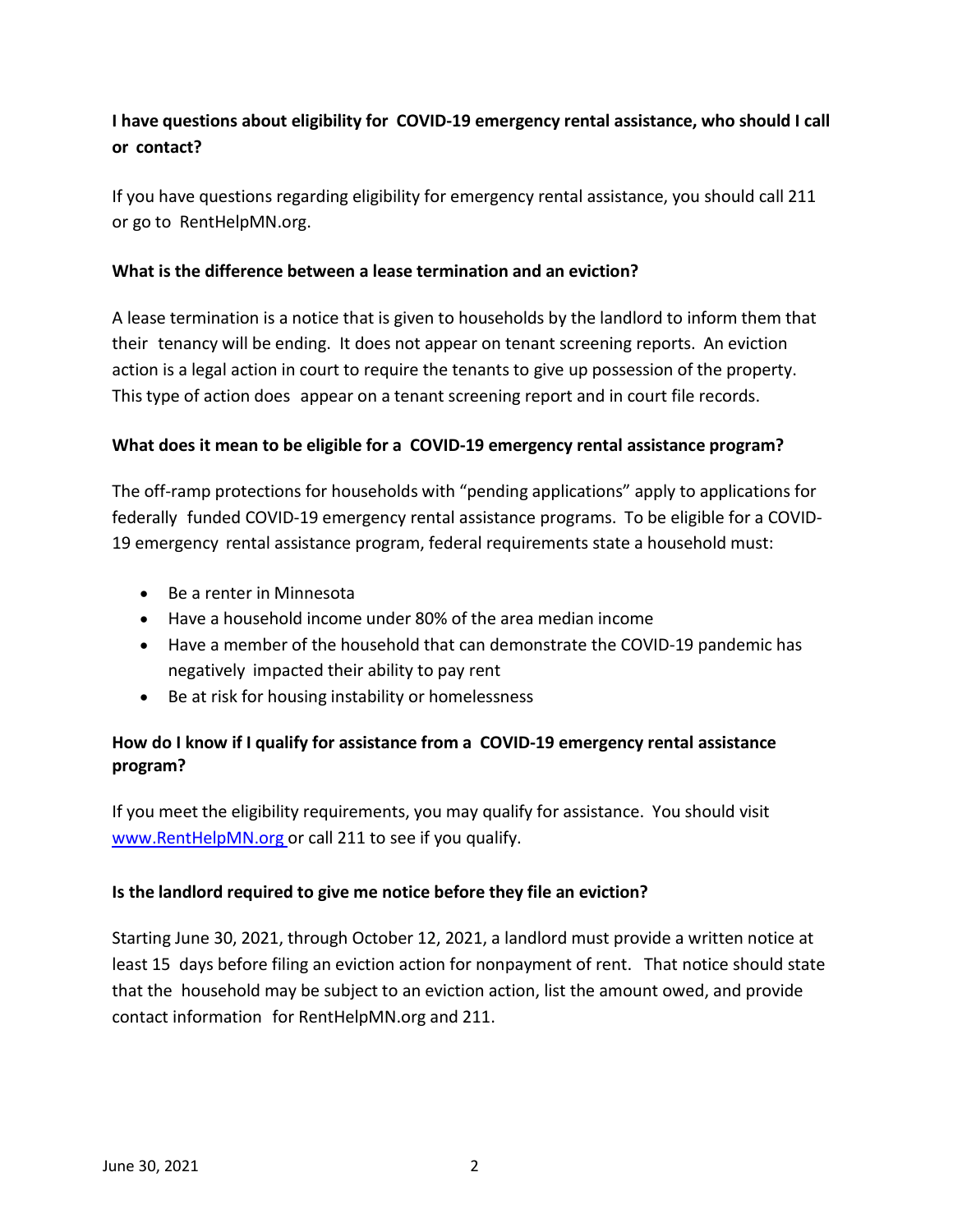# **I submitted an application for a COVID-19 emergency rental assistance program but haven't heard anything. Can I be evicted?**

Until June 1, 2022, a landlord may not file or proceed with a filed eviction action for nonpayment of rent against a household with a pending application with a COVID-19 emergency rental assistance program. If your application is still pending, you are protected from eviction actions for nonpayment of rent through June 2022.

### **What it is a "pending" application?**

An application for a COVID-19 emergency rental assistance program is pending if it has been submitted and hasn't been denied, withdrawn or paid.

# **I submitted an application but my landlord hasn't submitted any information or replied to any requests. What can I do?**

If a landlord refuses to participate or for some reason does not submit the needed information, payments can be made directly to the tenant. You can contact your rental assistance program for more information.

# **I got an eviction summons or notice of termination but I don't think my landlord followed the law. What should I do?**

If you think that your landlord did not follow the law, we suggest you reach out to HomeLine's tenant hotline (Metro – 612-728-5767; Greater Minnesota – 866-866-3546 or [https://homelinemn.org/\)](https://homelinemn.org/) or a local legal services organization. You can find the legal services office in your area by visiting LawHelpMN.org.

# **I am behind on rent but I don't want to apply for COVID-19 emergency rental assistance. Can I be evicted?**

Starting June 30, 2021, a landlord can start the process of evicting households who are eligible for rental assistance through a COVID-19 emergency rental assistance program but refuse to apply or participate in the application process. Until October 12, 2021, this process requires landlords to give households a notice at least 15 days prior to filing an eviction for nonpayment of rent.